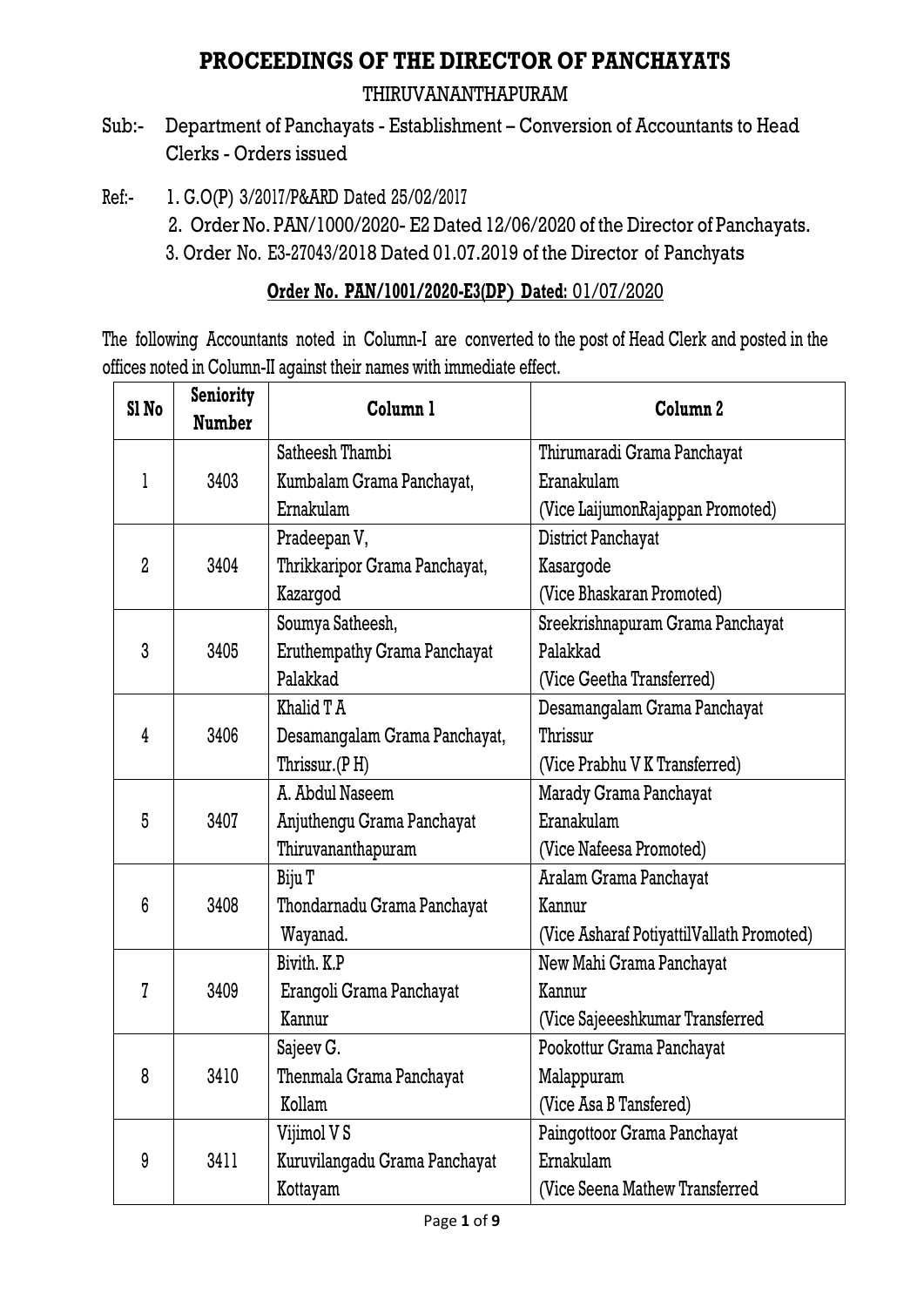|                 |      | Shibi PP                         | Maruthomkara Grama Panchayat            |
|-----------------|------|----------------------------------|-----------------------------------------|
| 10 <sup>°</sup> | 3412 | Kuttyadi Grama Panchayat         | Kozhikode                               |
|                 |      | Kozhikodu                        | (Vice Prakash K Promoted)               |
|                 |      | Banesh khan TP,                  | Ayampuzha Grama Panchayat               |
| 11              | 3413 | Marutha road Grama Panchayat     | Eranakulam                              |
|                 |      | Palakkad                         | (ViceL.X Varghese Promoted)             |
|                 |      | Sreekumar S                      | Kanakkary Grama Panchayat               |
| 12              | 3414 | Kanakkari Grama Panchayat        | Kottayam                                |
|                 |      | Kottayam (PH)                    | (Vice Prince George Promoted)           |
|                 |      | Ajithkumar P                     | Vengad Grama Panchayat                  |
| 13              | 3415 | New mahi Grama Panchayat         | Kannur                                  |
|                 |      | Kannur.                          | (Vice RajanC.K.Promoted)                |
|                 |      | Sreekala D                       | Asamannur Grama Panchayat               |
| 14              | 3416 | Melila Grama Panchayat           | Eranakulam                              |
|                 |      | Kollam                           | (Vice Beena KA Transferred)             |
|                 |      | Deepuraj R                       | Thennala Grama Panchayat                |
| 15              | 3417 | Chambakulam Grama Panchayat,     | Malappuram                              |
|                 |      | Alappuzha                        | (Vice NavasTransferred)                 |
|                 |      | Abdul Manaf                      | Edarikode Grama Panchayat               |
| 16              | 3418 | Edathwa Grama Panchayat          | Malappuram                              |
|                 |      | Alappuzha                        | (Vice Anithakumari P Transferred)       |
|                 |      | Loe peter P                      | Kuruva Grama Panchayat                  |
| 17              | 3419 | Eroor Grama Panchayat            | Malappuram                              |
|                 |      | Kollam                           | (Vice SudheerkumarKU Transferred)       |
|                 |      | Reji K J                         |                                         |
| 18              | 3420 | Manaloor Grama Panchayat         | Kanthallur Grama Panchayat              |
|                 |      | Thrissur.                        | Idukki (Vice Maneesh D Dev Transferred) |
|                 |      | Ragesh K T                       | Thiruvalloor Grama Panchayat            |
| 19              | 3421 | Thurayoor Grama Panchayat        | Kozhikode                               |
|                 |      | Kozhikodu                        | (Vice Santhosh C Promoted)              |
|                 |      | Jayaprakash K K                  | Keezhariyur Grama Panchayat             |
| 20              | 3422 | Omasseri Grama Panchayat         | Kozhikode                               |
|                 |      | Kozhikodu                        | (Vice Saiprakash N.K. Promoted)         |
|                 |      | Manojkumar V                     | Marayur Grama Panchayat                 |
| 21              | 3423 | Eraviperoor Grama Panchayat,     | Idukki                                  |
|                 |      | Pathanamthitta.                  | (Vice AlociousLJTransfred)              |
|                 |      | Biju T                           | A R Nagar Grama Panchayat               |
| 22              | 3424 | Chathannoor Grama Panchayat      | Malappuram                              |
|                 |      | Kollam                           | (Leave vacancy)                         |
| 23              | 3425 | Manju G                          | Mookannur Grama Panchayat               |
|                 |      | Thaikkattusseri Grama Panchayat, | Eranakulam                              |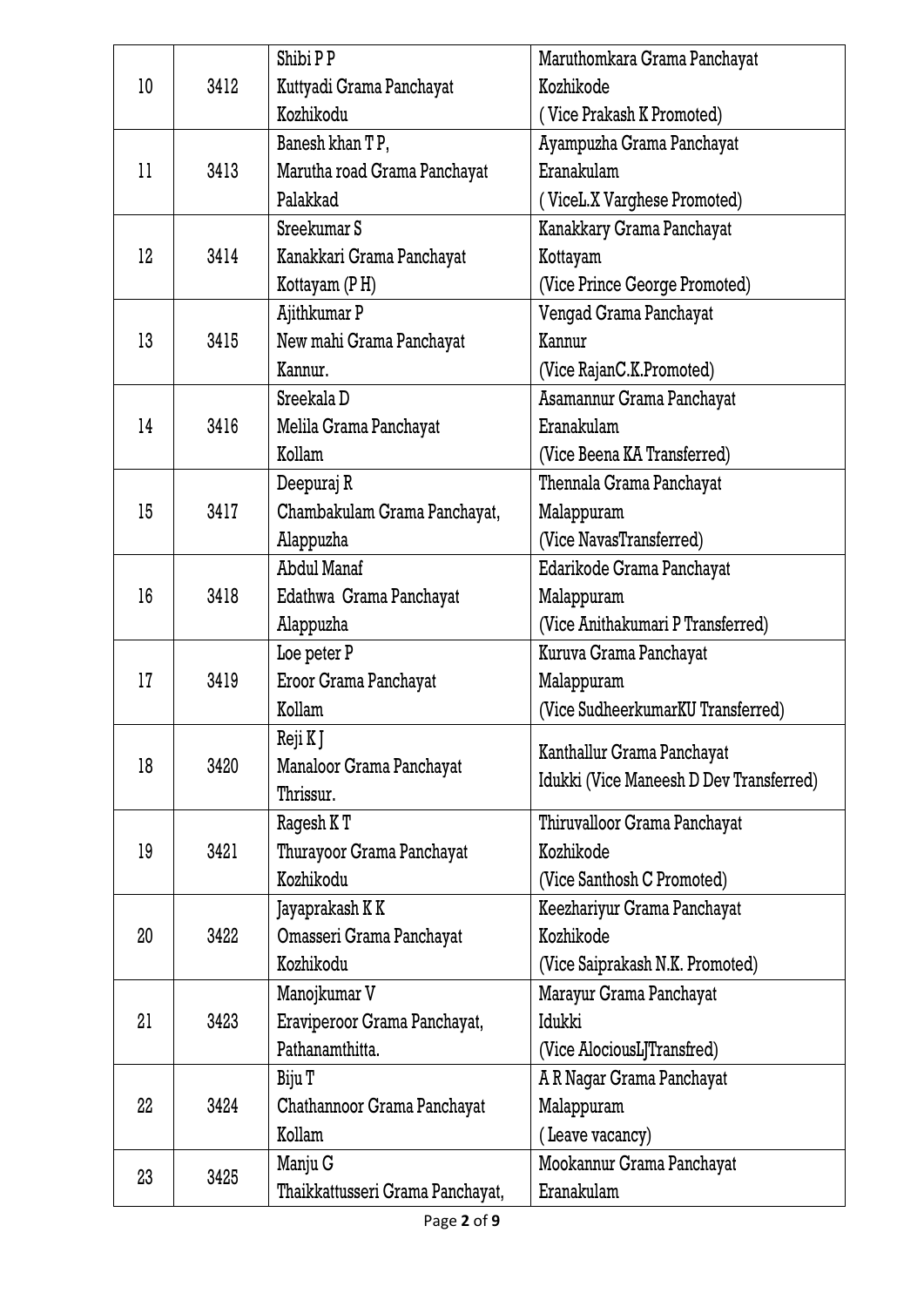|    |      | Alappuzha                       | (Vice Aney P.X.Promoted)         |
|----|------|---------------------------------|----------------------------------|
|    |      | Narayanan MS                    | Alanallur Grama Panchayat        |
| 24 | 3426 | Sreekrishnanpuram Grama         | Palakkad                         |
|    |      | Panchayat, Palakkad             | (Retirement Vacancy)             |
|    |      | Yamuna M B                      | Kallurkad Gramapanchayat         |
| 25 | 3427 | Punnapra south Grama Panchayat, | Ernakulam                        |
|    |      | Alappuzha.                      | (ViceVinod K Transferred)        |
|    |      | Anilkumar CR                    | Chemmanad Grama Panchayat        |
| 26 | 3428 | Chelakkara Grama Panchayat      | Kasaragode                       |
|    |      | Thrissur.                       | (Vice PratheeshM.K. Promoted)    |
|    |      | Rajesh K J                      | Aliparamba Grama Panchayat       |
| 27 | 3429 | Vellurkara Grama Panchayat,     | Malappuram                       |
|    |      | Thrissur.                       | (Vice Afsal M A Transferred)     |
|    |      | Anwar P A                       | Bellur Grama Panchayat           |
| 28 | 3430 | Nadathara Grama Panchayat,      | Kasargod                         |
|    |      | Thrissur.                       | (Vice Joy Joseph Transferred)    |
|    |      | Sreenivasan P V                 | <b>Balal Grama Panchayat</b>     |
| 29 | 3431 | Muriyad Grama Panchayat,        | Kasaragode                       |
|    |      | Thrissur.                       | (Vice AjithMohan Transferred)    |
|    |      | Sheeba TP                       | Parakadavu Grama Panchayat       |
| 30 | 3432 | Aloor Grama Panchayat           | Eranakulam                       |
|    |      | Thrissur.                       | (Vice P.S.Ratheesh Promoted)     |
|    |      | Savitha U V                     | Manjapra Grama Panchayat         |
| 31 | 3433 | Nenmanikkara Grama Panchayat,   | Eranakulam                       |
|    |      | Thrissur.                       | (Vice SreekalaR Promoted)        |
|    |      | Sunitha K                       | Pothanikkad Grama Panchayat      |
| 32 | 3434 | Veloor Grama Panchayat          | Eranakulam                       |
|    |      | Thrissur.                       | (Vice muhammed K M Transferred   |
|    |      | Renjini K B                     | Karukutty Grama Panchayat        |
| 33 | 3435 | Thrikkoor Grama Panchayat       | Eranakulam                       |
|    |      | Thrissur.                       | (Vice SheebaV.R.Promoted)        |
|    |      | Rajalekshmi K B                 | Okkal Grama Panchayat            |
| 34 | 3436 | Alagappanagar Grama Panchayat,  | Eranakulam                       |
|    |      | Thrissur.                       | (Vice Veena S Transferred)       |
|    |      | Resmi M S                       | Manjallur Grama Panchayat        |
| 35 | 3437 | Thanniyam Grama Panchayat       | Eranakulam                       |
|    |      | Thrissur.                       | (Vice Anilkumar M R Transferred) |
|    |      | Rajesh N                        | Badiyadka Grama Panchayat        |
| 36 | 3438 | Karalam Grama Panchayat         | Kasaragode                       |
|    |      | Thrissur.                       | (Vice Ashraf KK Transferred)     |
| 37 | 3439 | Prasanth B T                    | Thazhekodu Grama Panchayat       |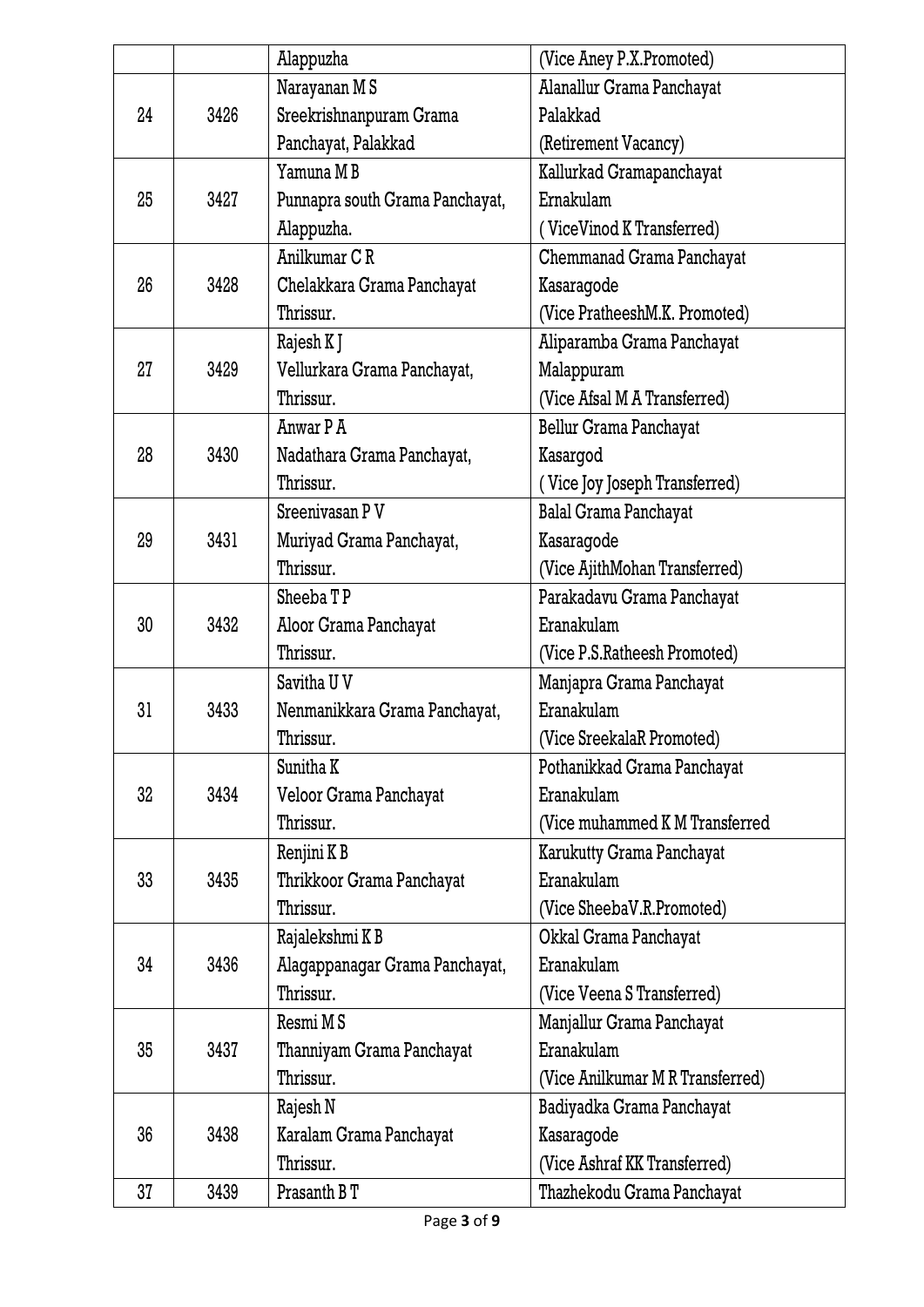|    |      | Kottukal Grama Panchayat,      | Malappuram                                |
|----|------|--------------------------------|-------------------------------------------|
|    |      | Thiruvananthapuram             | (Vice Harinath M I Transferred)           |
|    |      | Ajayan P,                      | Kunhimangalam Grama Panchayat             |
| 38 | 3441 | Karivellur-Peralam Grama       | Kannur                                    |
|    |      | Panchayat, Kannur              | (Vice Sajulal CK Promoted)                |
|    |      | Fazaludheen KL.                | Sooranad south Grama Panchayat,           |
| 39 | 3442 | Thazhava Grama Panchayat,      | Kollam                                    |
|    |      | Kollam (Compassionate)         | (Vice BabuTransferred)                    |
|    |      | Sagar N K,                     | Maloor Grama Panchayat                    |
| 40 | 3443 | Kolayad Grama Panchayat        | Kannur                                    |
|    |      | Kannur.                        | Vice Rejani K Promoted)                   |
|    |      | Manoj K                        | Santhanpara Grama Panchayat               |
| 41 | 3444 | Kadambanad Grama Panchayat     | Idukki                                    |
|    |      | Pathanamthitta.                | (Vice K G ManjushaTransferred)            |
|    |      | Sivadasan B                    | Karulai Grama Panchayat                   |
| 42 | 3445 | Karulai Grama Panchayat        | Malappuram                                |
|    |      | Malappuram.                    | (Vice Vinod C J Transferred)              |
|    |      | Hena K <sub>V</sub>            | Kodur Grama Panchayat                     |
| 43 | 3446 | Kodur Grama Panchayat          | Malappuram                                |
|    |      | Malappuram.                    | (Vice Marry Aileen R Promoted)            |
|    |      | Anu Kuriakose                  | Karumalloor Grama Panchayat               |
| 44 | 3447 | Varappuzha Grama Panchayat     | Eranakulam                                |
|    |      | Ernakulam                      | (Vice JohnkiranPA Transferred)            |
|    |      | Selma P M, Karimannoor Grama   | Velliyamattom Grama Panchayat             |
| 45 | 3448 | Panchayat                      | Idukki                                    |
|    |      | Idukki.                        | (Vice Syam S L Promoted)                  |
|    |      | Prameela MP                    | Kunnathunadu Grama Panchayat              |
| 46 | 3449 | Chottanikkara Grama Panchayat, | Eranakulam (Vice Prema B Menon            |
|    |      | Ernakulam                      | Promoted)Allow to Continue on Deputation. |
|    |      | Boby S                         | Senapathy Grama Panchayat                 |
| 47 | 3450 | Ittiva Grama Panchayat         | Idukki                                    |
|    |      | Kollam.                        | (Vice JoyAugustine Transferred)           |
|    |      | Biju Anand.                    | Mokeri Grama Panchayat                    |
| 48 | 3451 | Thevalakkara Grama Panchayat   | Kannur                                    |
|    |      | Kollam                         | In the leave vacancy                      |
|    |      | Anand K C,                     | Panathadi Grama Panchayat                 |
| 49 | 3452 | Orumamayoor Grama Panchayat,   | Kasargod                                  |
|    |      | Thrissur.                      | (Vice PriyeshN Transferred)               |
|    |      | Sheen stanly                   | Nellikuzhy Grama Panchayat                |
| 50 | 3453 | Sasthamkotta Grama Panchayat,  | Eranakulam                                |
|    |      | Kollam                         | (Vice Bindu K.C Promoted)                 |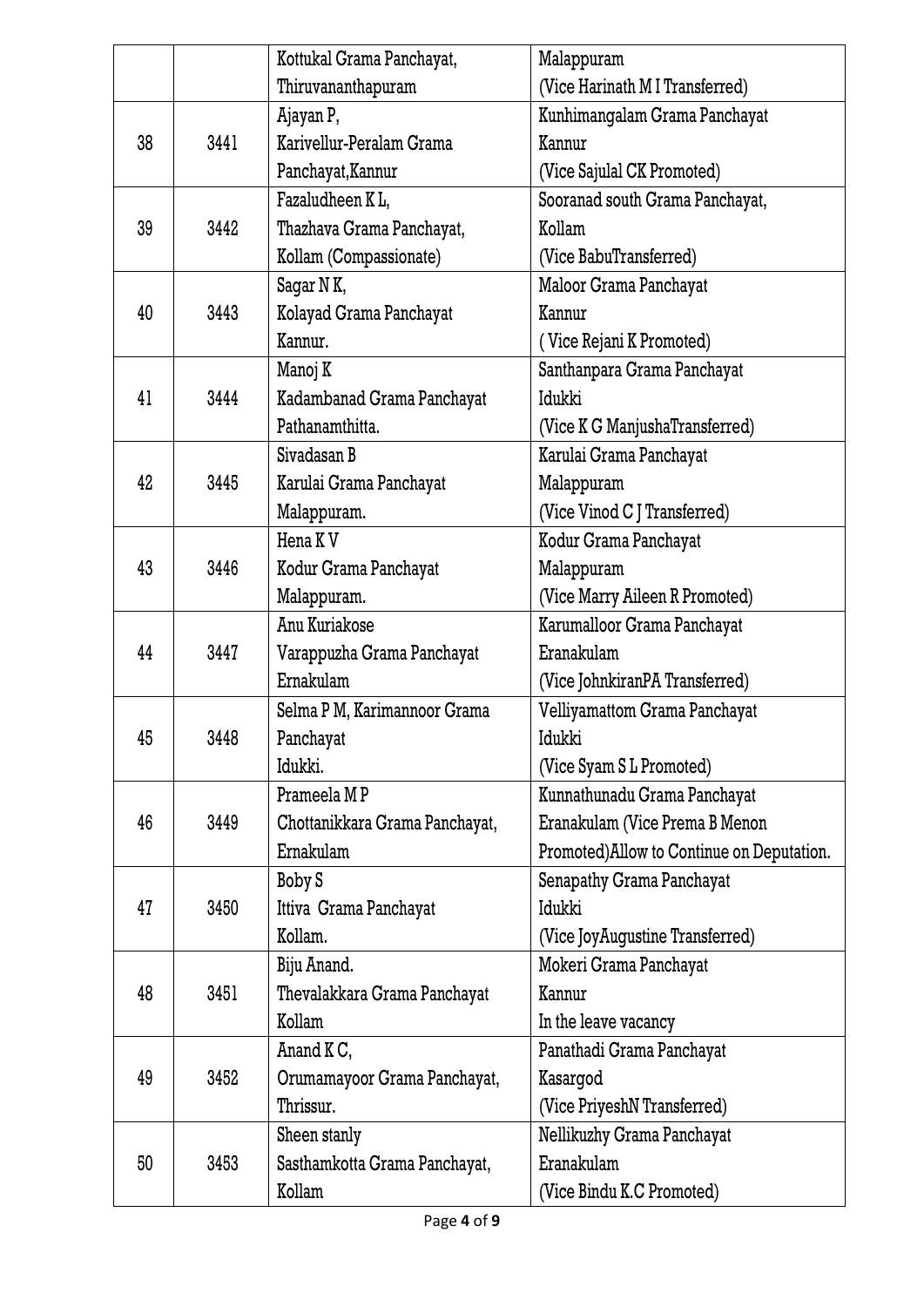|    |      | Charles PC,                     | Purathur Grama Panchayat          |
|----|------|---------------------------------|-----------------------------------|
| 51 | 3454 | Perumannaklari Grama Panchayat, | Malappuram                        |
|    |      | Malappuram                      | (Vice Noushad A Transferred)      |
|    |      | Radhakrishnan B C               | Edathala Grama Panchayat          |
| 52 | 3455 | Pallichal Grama Panchayat,      | Eranakulam                        |
|    |      | Thiruvananthapuram              | (Vice Saji Varghese Transferred)  |
|    |      | Rajeev V                        | Padne Grama Panchayat             |
| 53 | 3456 | Kulakkada Grama Panchayat       | Kasaragode                        |
|    |      | Kollam                          | (Vice Komalavally K.V Promoted)   |
|    |      | Anilkumar R,                    | Kunnothparamba Grama Panchayat    |
| 54 | 3457 | Adichanalloor Grama Panchayat   | Kannur                            |
|    |      | Kollam                          | (Vice SunnyJoseph, Promoted)      |
|    |      | Premchand C <sub>P</sub>        | Pattuvam Grama Panchayat          |
| 55 | 3458 | Neduvathoor Grama Panchayat     | Kannur                            |
|    |      | Kollam                          | (Vice Hussain K K Transferred)    |
|    |      | Nissar A,                       | Varappetty Grama Panchayat        |
| 56 | 3460 | Chavara Grama Panchayat,        | Eranakulam                        |
|    |      | Kollam.                         | (Vice sajaya P Transferred)       |
|    |      | Sreelekshmi K                   | Ramamangalam Grama Panchayat      |
| 57 | 3461 | Sooranad north Grama Panchayat  | Ernakulam                         |
|    |      | Kollam                          | (Vice Saju Peter Promoted)        |
|    |      | Krishnakumar G                  | Valiyaparamba Grama Panchayat     |
| 58 | 3462 | Poruvazhi Grama Panchayat       | Kasaragode                        |
|    |      | Kollam.                         | (Vice Shaji PV Transferred)       |
|    |      | Jyothi lekshmi S                | Mogral Puthur Grama Panchayat     |
| 59 | 3463 | Kadakkal Grama Panchayat        | Kasaragode                        |
|    |      | Kollam                          | (Vice Poornima Shenoy.N Promoted) |
|    |      | P.V Sumathy                     | Ongalloor Grama Panchayat         |
| 60 | 3464 | Koppam Grama Panchayat          | Palakkad                          |
|    |      | Palakkad.                       | (Vice Sureshkumar s Transferred)  |
|    |      | Vijayan K M                     | Mannur Grama Panchayat            |
| 61 | 3465 | Mannur Grama Panchayat,         | Palakkad                          |
|    |      | Palakkad                        | (Vice Manoj A.E.Promoted)         |
|    |      | Lathika V                       | Perigattukurissi Grama Panchayat  |
| 62 | 3467 | Kuthannur Grama Panchayat       | Palakkad                          |
|    |      | Palakkad                        | (Vice RemaniM.T.Promoted)         |
|    |      | Sasidharan V,                   | Thachanattukara Grama Panchayat   |
| 63 | 3468 | Pallasana Grama Panchayat       | Palakkad                          |
|    |      | Palakkad.                       | (Vice Sajeevan CP Transferred)    |
| 64 | 3469 | Aneesh K T                      | Paivalike Grama Panchayat         |
|    |      | Kainakkari Grama Panchayat      | Kasaragode                        |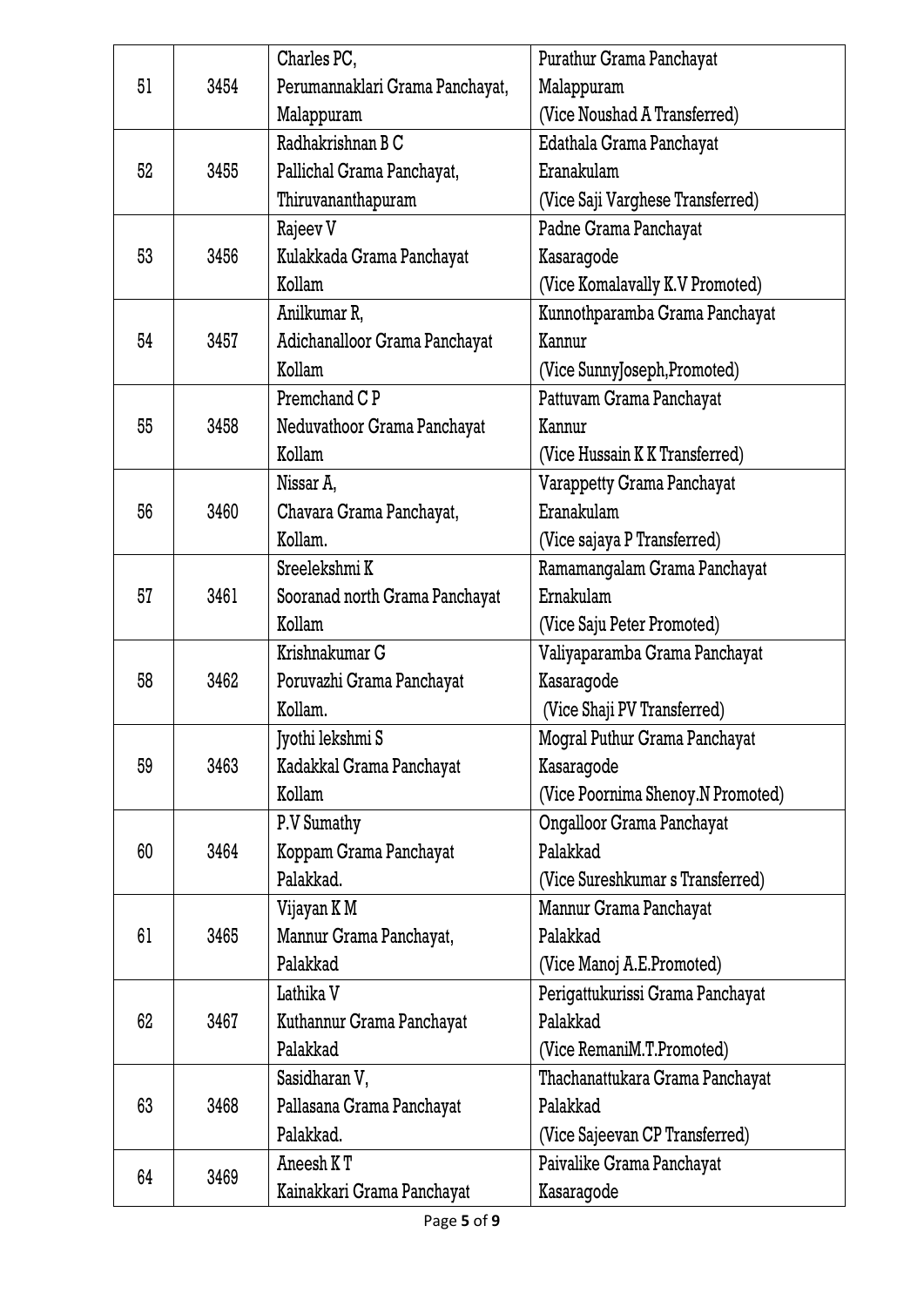|    |      | Alappuzha                      | (Vice Vinod C V Transferred)            |
|----|------|--------------------------------|-----------------------------------------|
|    |      | Sreenath PR,                   | Delampady Grama Panchayat               |
| 65 | 3470 | Anthikkad Grama Panchayat,     | Kasaragode                              |
|    |      | Thrissur.                      | (Vice Hari R Transferred)               |
|    |      | Ismail KI                      | Kanichar Grama Panchayat                |
| 66 | 3471 | Kottathara Grama Panchayat     | Kannur                                  |
|    |      | Wayanad                        | (Vice Padmanabhan K Transferred)        |
|    |      |                                | Othukkungal Grama Panchayat             |
| 67 | 3474 | Princy. P P, Akalakunnam Grama | Malappuram                              |
|    |      | Panchayat, Kottayam            | (Vice BhaskaranPulikkani Promoted)      |
|    |      | Manoj KP,                      | Mayyil Grama Panchayat                  |
| 68 | 3475 | Kolacheri Grama Panchayat      | Kannur                                  |
|    |      | Kannur.                        | (Vice RajeshT Transferred)              |
|    |      | Vijayasree V N                 | Moorkkanad Grama Panchayat              |
| 69 | 3476 | Mathilakam Grama Panchayat     | Malappuram                              |
|    |      | Thrissur                       | (Vice Afsal Transferred)                |
|    |      | Santhosh K Thadathil           | Cherukunnu Grama Panchayat              |
| 70 | 3477 | Kaniyambatta Grama Panchayat   | Kannur                                  |
|    |      | Wayanad                        | (Vice NishaKathanPuthenveedu, Promoted) |
|    |      | Sajuprakash N S,               | Mazhuvannur Grama Panchayat             |
| 71 | 3478 | Kattakkada Grama Panchayat,    | Eranakulam                              |
|    |      | Thiruvananthapuram             | (Vice Shifiludheen Transferred)         |
|    |      | Sreejesh V K                   | Kottiyur Grama Panchayat                |
| 72 | 3479 | Edacheri Grama Panchayat       | Kannur                                  |
|    |      | Kozhikodu                      | (Vice Azeez AK Transferred)             |
|    |      | Resmi C S,                     | Elavally Grama Panchayat                |
| 73 | 3480 | Thekkumkara Grama Panchayat,   | Thrissur                                |
|    |      | Thrissur.                      | (Vice Daisy Abraham Transferred)        |
|    |      | Kiran P,                       | Chittariparamba Grama Panchayat         |
| 74 | 3481 | Pattanakkad Grama Panchayat,   | Kannur                                  |
|    |      | Alappuzha                      | (Vice SugathanMukkayil Promoted)        |
|    |      | Tinu Peter                     | Madikai Grama Panchayat                 |
| 75 | 3482 | Nedumudi Grama Panchayat,      | Kasaragode                              |
|    |      | Alappuzha.                     | (Vice SheelaP.U.Promoted)               |
|    |      | Suni. S,                       | Vorkady Grama Panchayat                 |
| 76 | 3483 | Kottamkara Grama Panchayat,    | Kasaragode                              |
|    |      | Kollam                         | (Vice Manilkumar KP Transferred)        |
|    |      | Rajesh G,                      | Karadka Grama Panchayat                 |
| 77 | 3484 | Kolazhy Grama Panchayat,       | Kasaragode                              |
|    |      | Thrissur.                      | (Vice Suresh VK Transferred)            |
| 78 | 3485 | Sudheer K E,                   | Makkaraparamba Grama Panchayat          |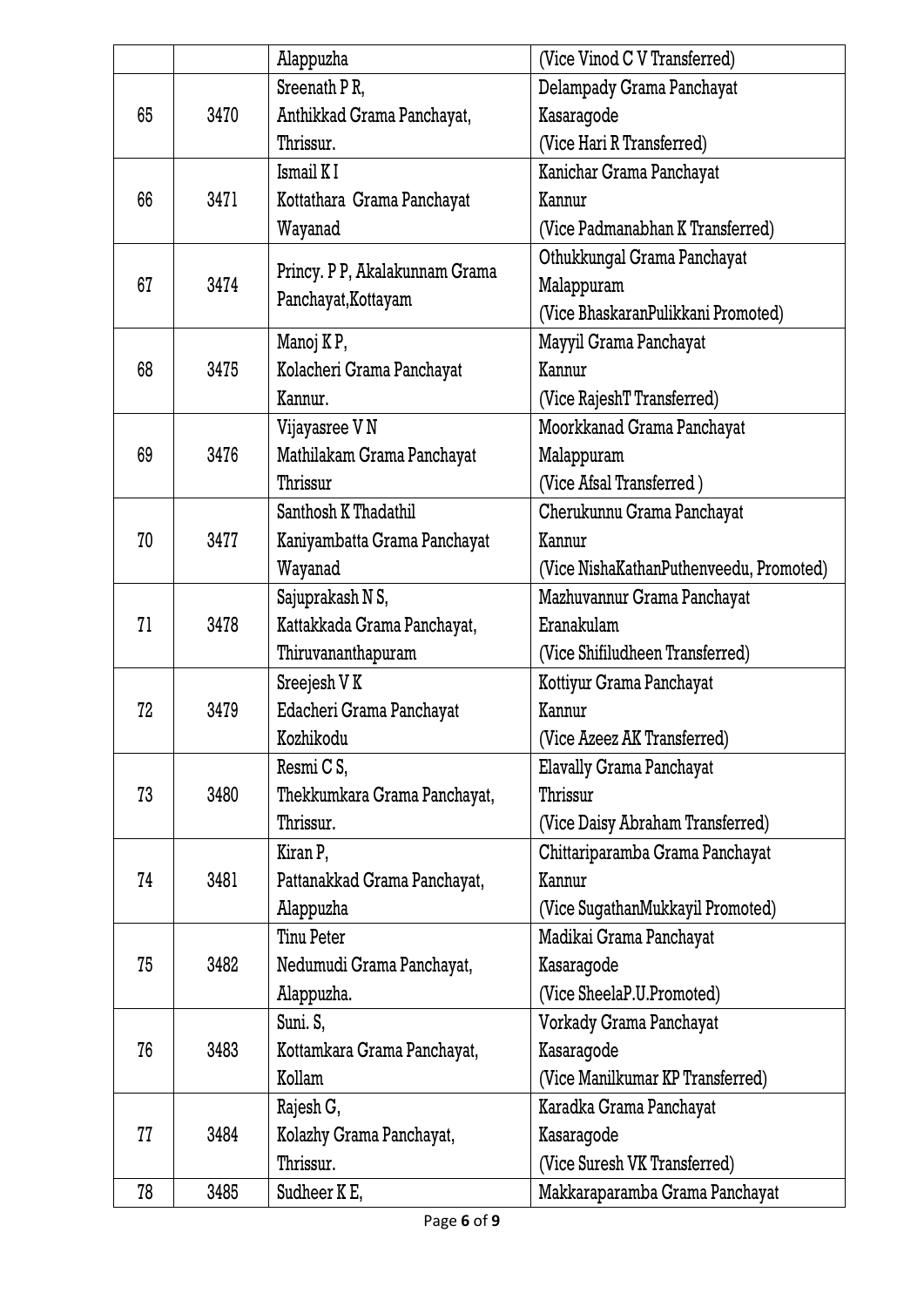|    |      | Mala Grama Panchayat,           | Malappuram                        |
|----|------|---------------------------------|-----------------------------------|
|    |      | Thrissur.                       | (Vice Lathika A K Transferred)    |
|    |      | Sheeja K K                      | Valayam Grama Panchayat           |
| 79 | 3486 | Thiruvalloor Grama Panchayat,   | Kozhikode                         |
|    |      | Kozhikodu.                      | (Vice Premanandan T Promoted)     |
|    |      | Shoukkathali A,                 | Pookkottukavu Grama Panchayat     |
| 80 | 3487 | Alanallur Grama Panchayat,      | Palakkadu                         |
|    |      | Palakkad                        | (Vice Ceeja S Transferred)        |
|    |      | Sajeevan M,                     | Eramala Grama Panchayat           |
| 81 | 3488 | Chengottukavu Grama Panchayat,  | Kozhikode                         |
|    |      | Kozhikodu.                      | (Vice Anoopan T.M Promoted)       |
|    |      | Chenthamarakshan M,             | Kanjirapuzha Grama Panchayat      |
| 82 | 3489 | Kavasseri Grama Panchayat,      | Palakkad                          |
|    |      | Palakkad                        | (Vice Deepak Nair Transferred)    |
|    |      | Anitha B Menon                  | Karimba Grama Panchayat           |
| 83 | 3491 | Parali Grama Panchayat          | Palakkad                          |
|    |      | Palakkad                        | (ViceK.P. Unnikrishnan Promoted)  |
|    |      | Sreelekshmi S,                  | Palarimangalam Grama Panchayat    |
| 84 | 3492 | Sooranad South Grama Panchayat, | Eranakulam                        |
|    |      | Kollam.                         | (Vice LinyR.Nair Promoted)        |
|    |      | Sajini mol S,                   | Edayur Grama Panchayat            |
| 85 | 3493 | Aruvappulam Grama Panchayat,    | Malappuram                        |
|    |      | Pathanamthitta                  | (Vice Jinsi TA Transferred)       |
|    |      | Abdul shukkoor S                | West Eleri Grama Panchayat        |
| 86 | 3494 | Omalloor Grama Panchayat,       | Kasaragode                        |
|    |      | Pathanamthitta.                 | (Vice AbdulLatheef Transferred)   |
|    |      | Sebastian Joseph.               | Mogral Puthur Grama Panchayat     |
| 87 | 3495 | Vazhoor Grama Panchayat,        | Kasaragode                        |
|    |      | Kottayam                        | (Vice Poornima Shenoy.N Promoted) |
|    |      | Sumathi N,                      | Thuneri Grama Panchayat           |
| 88 | 3496 | Eramala Grama Panchayat,        | Kozhikode                         |
|    |      | Kozhikodu.                      | (Vice JayanK.P.Promoted)          |
|    |      | Vinodan MT,                     | Muthuvallur Grama Panchayat       |
| 89 | 3497 | Cheruvannoor Grama Panchayat,   | Malappuram                        |
|    |      | Kozhikodu                       | (Vice Ratheedevi Transferred)     |
|    |      | Renuka K Varma,                 | Nochad Grama Panchayat            |
| 90 | 3498 | Kakkodi Grama Panchayat,        | Kozhikode                         |
|    |      | Kozhikodu                       | (Vice Vasudevan M.C. Promoted)    |
|    |      | Sophia. PA,                     | Koottilangadi Grama Panchayat     |
| 91 | 3499 | Erumeli Grama Panchayat         | Malappuram                        |
|    |      | Kottayam                        | (Vice Noushad A Transferred)      |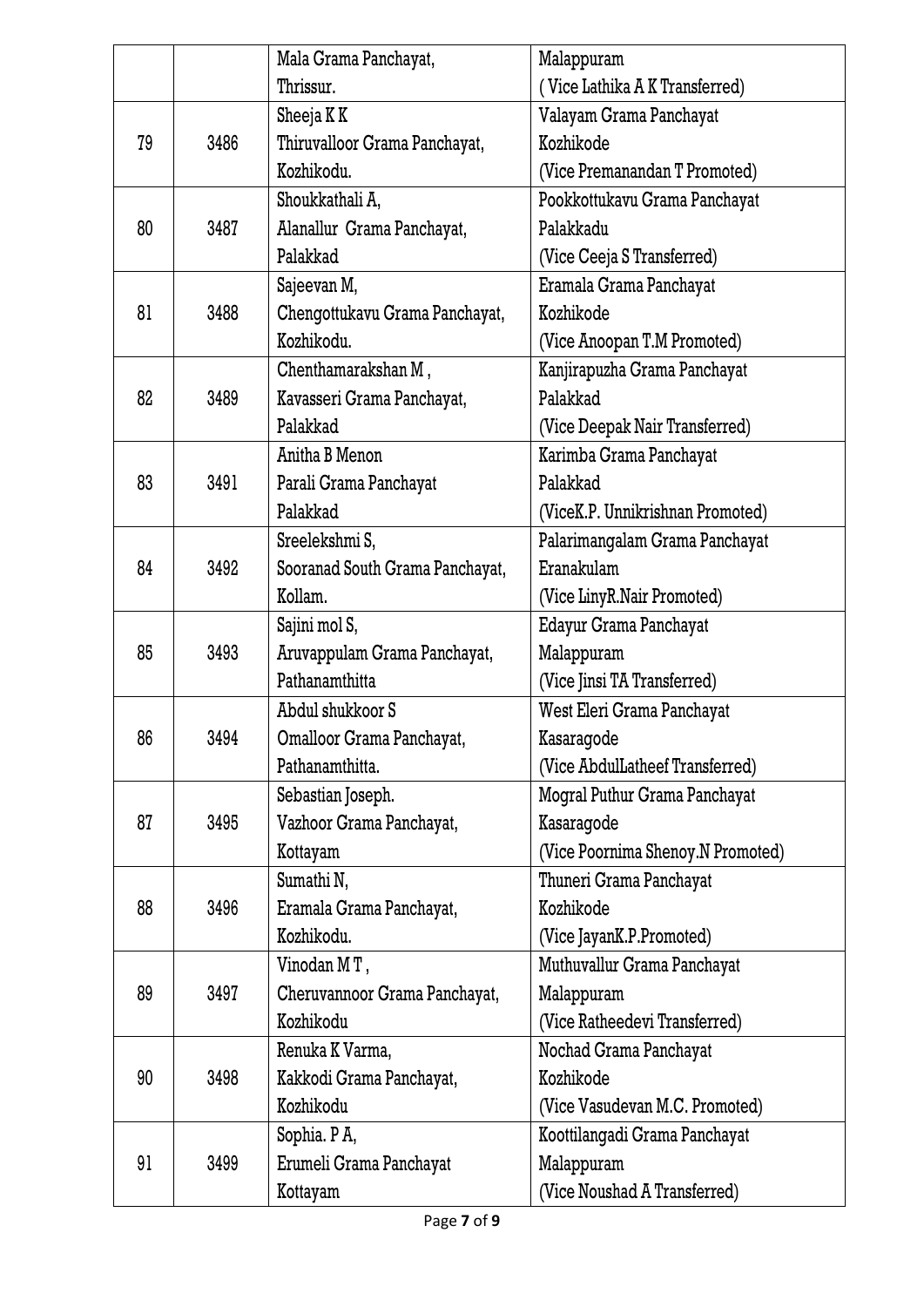|     |      | Nisha J Kumar,                   | Kunnathunadu Grama Panchayat            |
|-----|------|----------------------------------|-----------------------------------------|
| 92  | 3500 | Panayam Grama Panchayat          | Eranakulam                              |
|     |      | Kollam.                          | (Vice Prema B Menon Promoted)           |
|     |      | Mahesh Rao A V                   | Kumaramangalam Grama Panchayat          |
| 93  | 3501 | Poonjar Grama Panchayat          | Idukki                                  |
|     |      | Kottayam                         | (Vice RekhuP Transferred)               |
|     |      | Muhammed Rafi                    | pulpatta Grama Panchayat                |
| 94  | 3502 | Kuzhimanna Grama Panchayat,      | Malappuram                              |
|     |      | Malappuram                       | (Vice Shaiju MB Transferred)            |
|     |      | Jais T Thomas ,                  | Kottiyattur Grama Panchayat             |
| 95  | 3503 | Ulikkal Grama Panchayat,         | Kannur                                  |
|     |      | Kannur.                          | (Vice RameshbabuKoyitti Transferred)    |
|     |      | Padmakumar V S                   | Pattiam Grama Panchayat                 |
| 96  | 3504 | Madavoor Grama Panchayat         | Kannur                                  |
|     |      | Thiruvananthapuram.              | (VicePadmanabhan K Transferred)         |
|     |      | Sachidanandhan                   | Eranholi Grama Panchayat                |
| 97  | 3505 | Pannyannoor Grama Panchayat      | Kannur                                  |
|     |      | Kannur                           | (Vice Riji Raj O.C Promoted)            |
|     |      | Arun E K                         | Thuvvur Grama Panchayat                 |
| 98  | 3506 | Moothedam Grama Panchayat        | Malappuram                              |
|     |      | Malappuram                       | (Vice Anilkumar KP Transferred)         |
| 99  | 3508 | Sabeena TK                       | Koipram Grama Panchayat                 |
|     |      | Mallapuzhasseri Grama Panchayat  | Pathanamthitta                          |
|     |      | Pathanamthitta (PH)              | (Vice Smitha S Nair Transferred)        |
|     |      | Shanavas T.                      | Changaroth Grama Panchayat              |
| 100 | 3510 | Panangadu Grama Panchayat        | Kozhikode                               |
|     |      | Kozhikod                         | (Vice Baburaj P Promoted)               |
|     |      | Seena TP                         | Koothali Grama Panchayat                |
| 101 | 3511 | Kayanna Grama Panchayat          | Kozhikode                               |
|     |      | Kozhikodu                        | (Vice Jameela P.V. Promoted)            |
|     |      | Sheeja T                         | Arikkulam Grama Panchayat               |
| 102 | 3512 | Kadalundi Grama Panchayat        | Kozhikode                               |
|     |      | Kozhikodu                        | (Vice Vinodan N Promoted)               |
|     |      | Anish K                          | Moodadi Grama Panchayat                 |
| 103 | 3513 | Madavoor Grama Panchayat         | Kozhikode                               |
|     |      | Kozhikodu                        | (Vice K.V. Krishnan Promoted)           |
|     |      | Usha M S, Parakkadavu Grama      | Kunnukara Grama Panchayat               |
| 104 | 3514 | Panchayat,                       | Eranakulam                              |
|     |      | Ernakulam                        | (Vice Dwitheeya Sree Subran.K Promoted) |
| 105 | 3516 | Bindhu K K                       | Pampakuda Grama Panchayat               |
|     |      | Sreenarayapuram Grama Panchayat, | Eranakulam                              |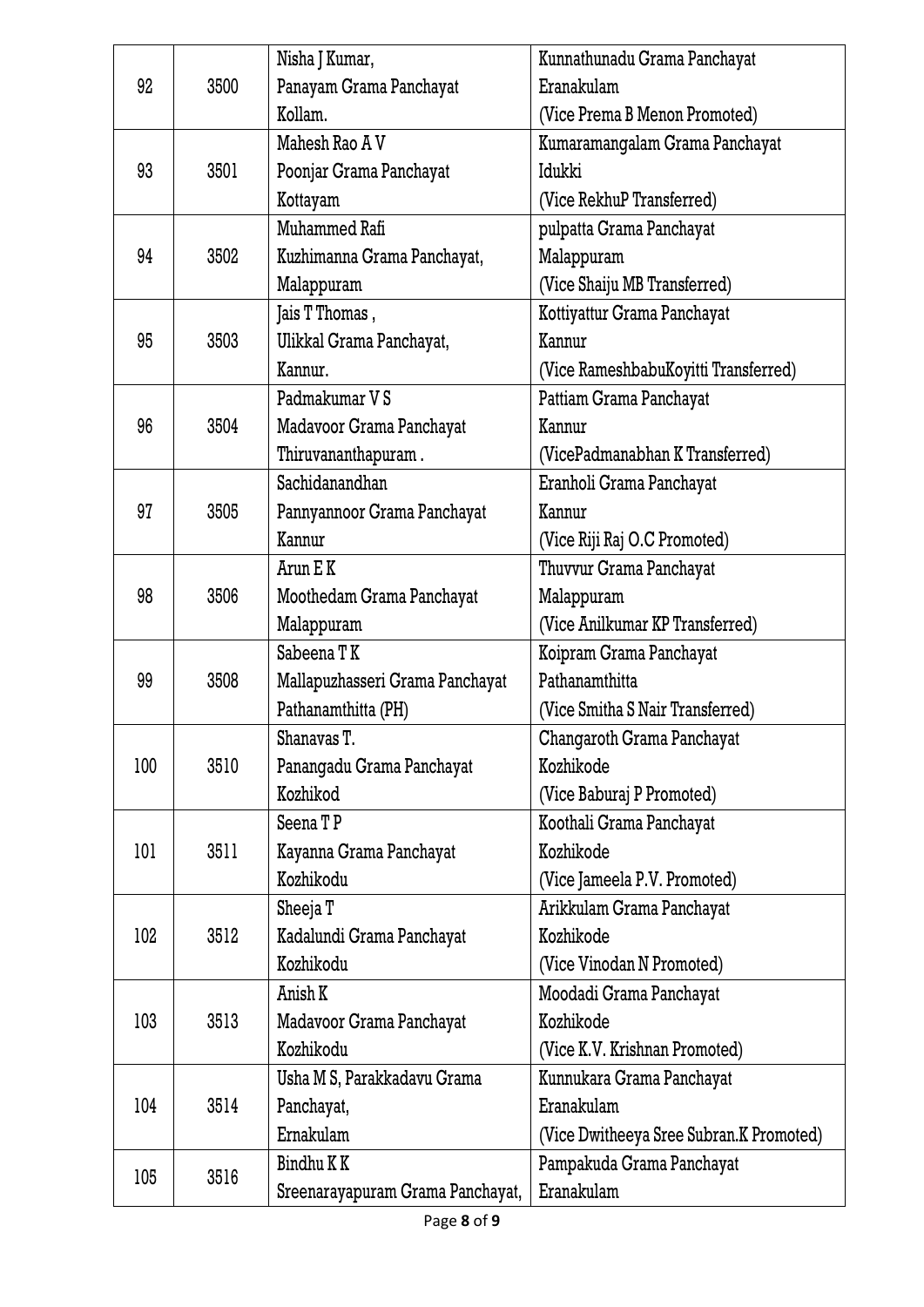|     |      | Thrissur.                     | (Vice Saneeshkumar TB Transferred)    |
|-----|------|-------------------------------|---------------------------------------|
|     |      | Sindhu P S,                   | Nannambra Grama Panchayat             |
| 106 | 3517 | Avinisseri Grama Panchayat,   | Malappuran                            |
|     |      | Thrissur.                     | (Vice Sandeep P Sadan Transferred)    |
|     |      | Siju Alphons,                 | Thriprangottur Grama Panchayat        |
| 107 | 3518 | Mararikulam north Grama       | Kannur                                |
|     |      | Panchayat, Alappuzha.         | (Vice Shabana KV Transferred)         |
|     |      | Indu KD                       | Kanjoor Grama Panchayat               |
| 108 | 3519 | Kodasseri Grama Panchayat,    | Eranakulam                            |
|     |      | Thrissur.                     | (Vice P.G.Sreelatha Promoted)         |
|     |      | Sarajan . M P,                | Kolayad Grama Panchayat               |
| 109 | 3520 | Maloor Grama Panchayat,       | Kannur                                |
|     |      | Kannur.                       | (Vice Nisha Parambathkalli, Promoted) |
|     |      | Praseeeja KV,                 | Ambalappara Grama Panchayat           |
| 110 | 3521 | Pirayiri Grama Panchayat,     | palakkad                              |
|     |      | Palakkad                      | (Vice Rajimol Transferred)            |
|     |      | Rajeesh A                     | Kottopadam Grama Panchayat            |
| 111 | 3522 | Paruthoor Grama Panchayat,    | Palakkad                              |
|     |      | Palakkad                      | (Vice ChithralekhaTransferred)        |
|     |      | Noushad M                     | Vettikavala Gramapanchayat,           |
| 112 | 3523 | Mailam Grama Panchayat        | Kollam                                |
|     |      | Kollam (PH)                   | (Vice Sunitha B Transferred)          |
|     |      | Vishnudas V.S                 | Neendakara Grama Panchayat            |
| 113 | 3524 | West kallada Grama Panchayat, | Kollam                                |
|     |      | Kollam (PH)                   | (Vice Neil S A Promoted)              |
|     |      | Shalini KK                    | Kadanadu Grama Panchayat              |
| 114 | 3525 | Kadanad Grama Panchayat       | Kottayam                              |
|     |      | Kottayam.(PH)                 | (Vice Shailasree Transferred)         |
|     |      | Sasi Kannada                  | Kannapuram Grama Panchayat            |
| 115 | 3526 | Cherupuzha Grama Panchayat,   | Kannur                                |
|     |      | Kannur.                       | (Vice Rajeevan K. C Promoted)         |
|     |      | Sanil S,                      | Athavanad Grama Panchayat             |
| 116 | 3527 | Vattamkulam Grama Panchayat,  | Malappuram                            |
|     |      | Malappuram                    | (ViceWilsonCJTransferred)             |
|     |      | Ahammed Kabeer. S,            | Nelliyampathy Grama Panchayat         |
| 117 | 3528 | Puthunagaram Grama Panchayat, | Palakkad                              |
|     |      | Palakkad.                     | (Vice Rajendranpillai M Transferred)  |
|     |      | Shibu C,                      | Thenkara Grama Panchayat              |
| 118 | 3529 | Mathur Grama Panchayat,       | Palakkad                              |
|     |      | Palakkad.                     | (Vice Vijayesh P Pillai Transferred)  |
| 119 | 3530 | Simi Somaraj                  | Peruvemba Grama Panchayat             |